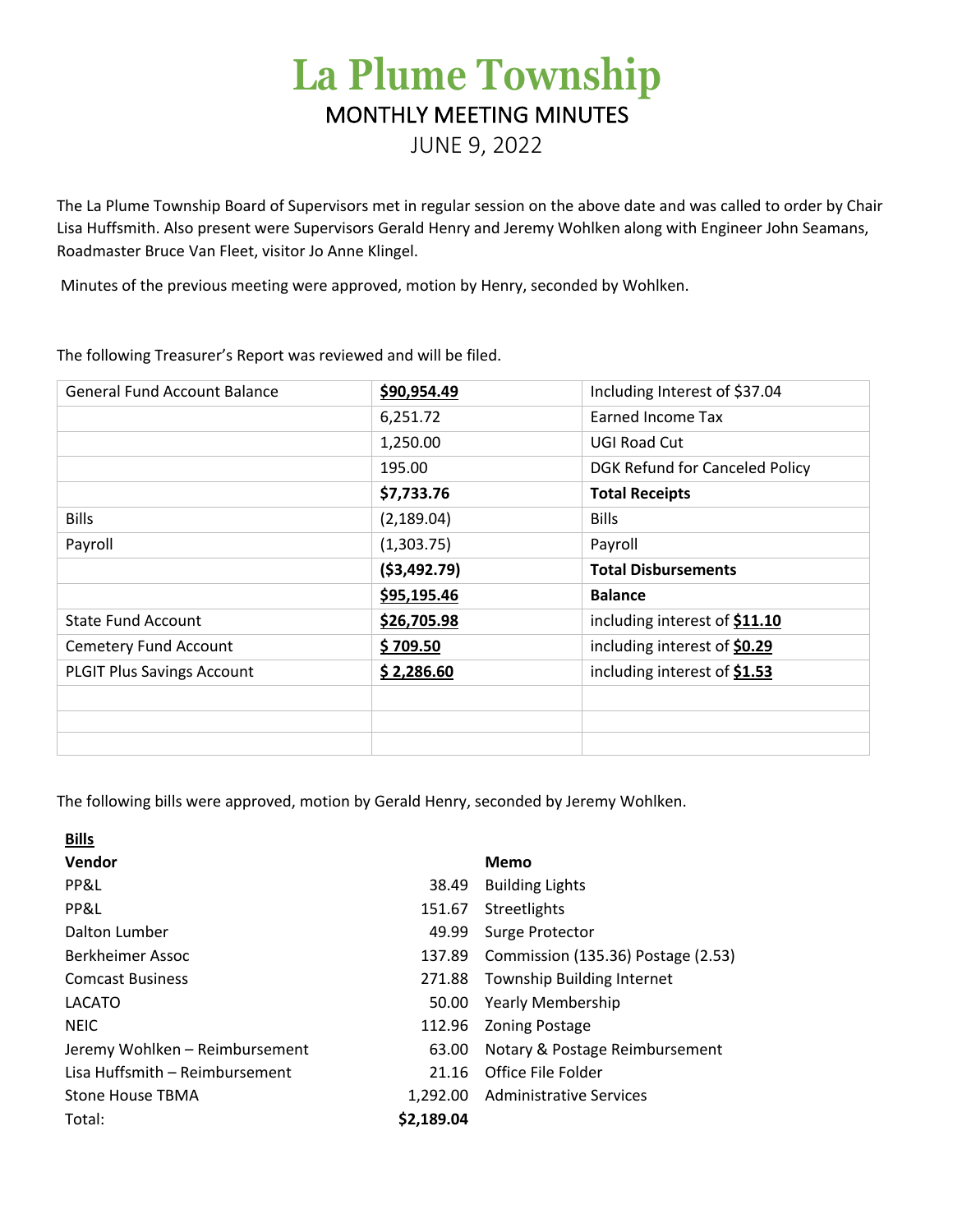# **La Plume Township** MONTHLY MEETING MINUTES

JUNE 9, 2022

### **Roadmasters Report**

Roadmaster Bruce Van Fleet reported checking in on the township building several times over the last month. This includes mowing the lawn around the township building twice during the month. He also removed a tree that had fallen over Maple Road due to our last heavy rain event. He was also present for the Comcast internet installation at the township building and for a hook up of UGI gas service for a home in the township. He received a PA One Call for Keystone College which provided unclear details and requires follow up. Bruce also presented the council with information regarding the mowing of the sides of the township roads. Dirtgrasssnow Enterprises, who has completed these mowing projects in years past, is willing to mow this year for the same arranged price and at the same frequency with the addition of a \$100 fuel surcharge. This is a total of 3 cuttings for \$3,200. Motion was made by Gerald Henry, seconded by Jeremy Wolhken to approve Dirtgrasssnow Enterprises to complete the mowing project.

Roadmaster Bruce Van Fleet also brought the condition of College Road to the attention of the council. The road currently has a substantial number of potholes and cracks that need to be repaired. The options for repair are to tar and patch the road with a cost of \$1,200 or the road can be milled, tarred, and patched with a cost of \$5,200. These quotes were provided by Dave Patterson, a contractor who has worked within the township in the past. The consensus of the council is that milling, tarring, and patching will provide a completer and more lasting repair, so a motion was made by Gerald Henry and seconded by Jeremey Wolhken to approve this repair on College Road based on an estimated cost of \$5,200 pending fuel prices.

#### **Engineers Report**

Township engineer, John Seamans discussed an issue regarding the bridge on College Road, behind the baseball field. It was brought to the attention of the council that a sinkhole caused by improper drainage has formed. It is the opinion of John Seamans that because the bridge was designed and constructed by the county and state, and Penndot owns the bridge, the sinkhole caused by the flawed design should be the responsibility of the State or county to repair. At the request of Chairperson, Lisa Huffsmith, John Seamans will draft a letter to the state notifying them of the issue.

### **Planning Commission**

The planning commission received a resignation from Jason Burke from the planning commission effective immediately.